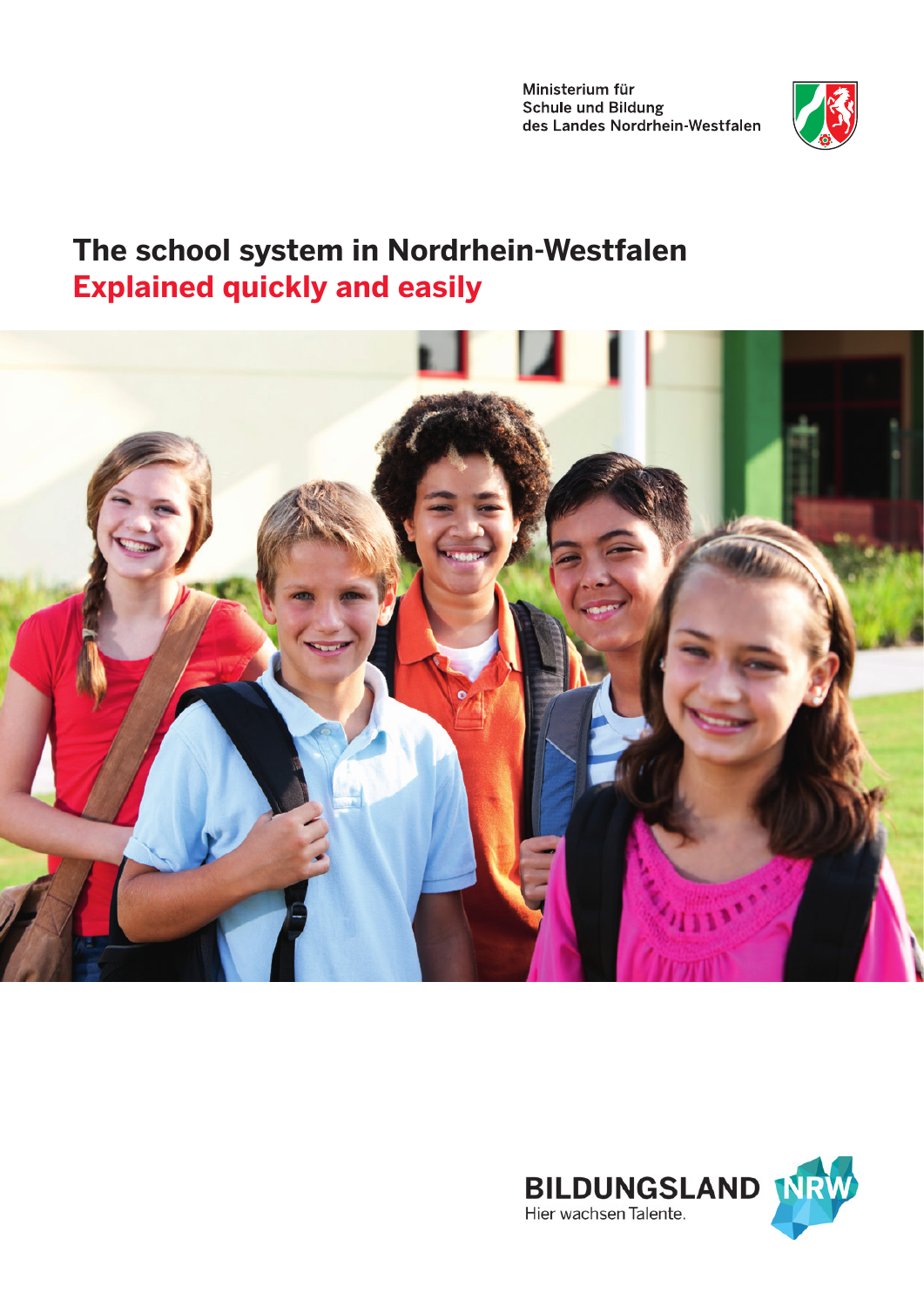### Information and guidance

The school programme in North Rhine-Westphalia covers a broad spectrum. It offers all children and young people very good educational opportunities, according to their abilities and preferences. This flyer gives you an overview. You can obtain more detailed information at schools, local education authorities and district councils. People with a migrant background can also contact the municipal integration centres. The integration centres advise in particular on the transitions between the educational levels – from kindergarten to primary school, right through to the transition from school to work.

You can find the contact persons for your municipality here:

#### **www.mkffi.nrw/kommunale-integrationszentren**

Comprehensive information about the school system in Nordrhein-Westfalen is available at: **www.schulministerium.nrw**

# Compulsory school age

In Nordrhein-Westfalen, the Education Act requires children to start school in the year in which they reach the age of six by 30 September. The new school year always starts in the summer. Children and young people attend school for at least ten years. Firstly, from year 1 to year 4, they attend primary school (Grundschule). They then attend school from year 5 to the end of secondary level I. Young people must attend either a vocational college or the sixth-form style 'gymnasiale Oberstufe' until the end of the school year in which they reach 18 or graduate from a full-time secondary education programme at secondary level II. Those starting a vocational training programme before reaching the age of 21 must continue to attend until it finishes.

## Grundschule

A child's school education begins in Grundschule. It comprises grades 1 to 4. The children are individually supported from the very beginning, taking into account their personal requirements and interests. Basic knowledge, abilities, skills and values are taught.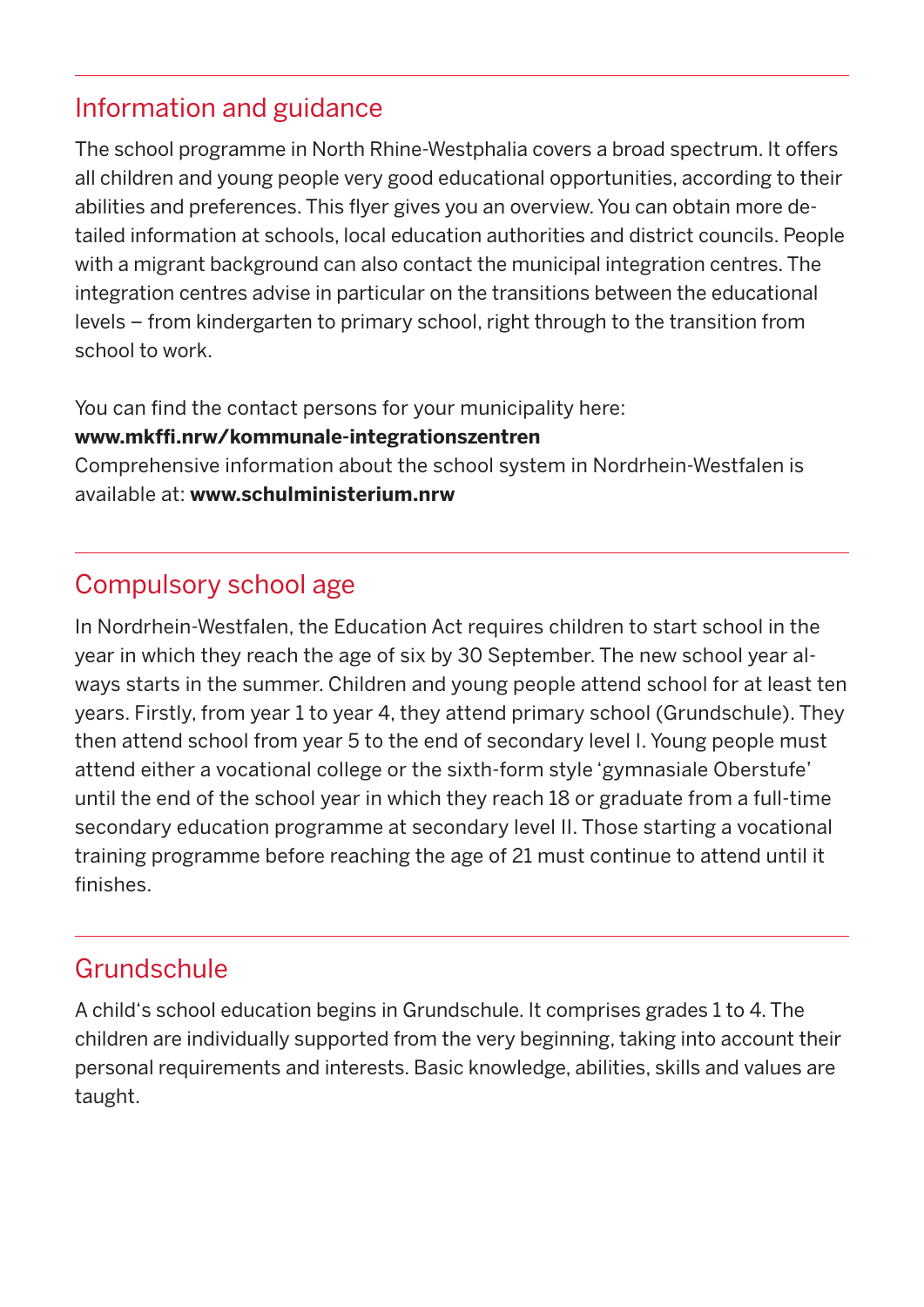# **School system in Nordrhein-Westfalen**



## Sekundarstufe I

Sekundarstufe I builds on primary school. In Nordrhein-Westfalen, the following school forms offer secondary education:

- $\blacktriangleright$  Hauptschule (grades 5 to 10)
- $\triangleright$  Realschule (grades 5 to 10)
- ▸ Gymnasium (grades 5 to 9)
- $\triangleright$  Gesamtschule (grades 5 to 10)
- $\triangleright$  Sekundarschule (grades 5 to 10).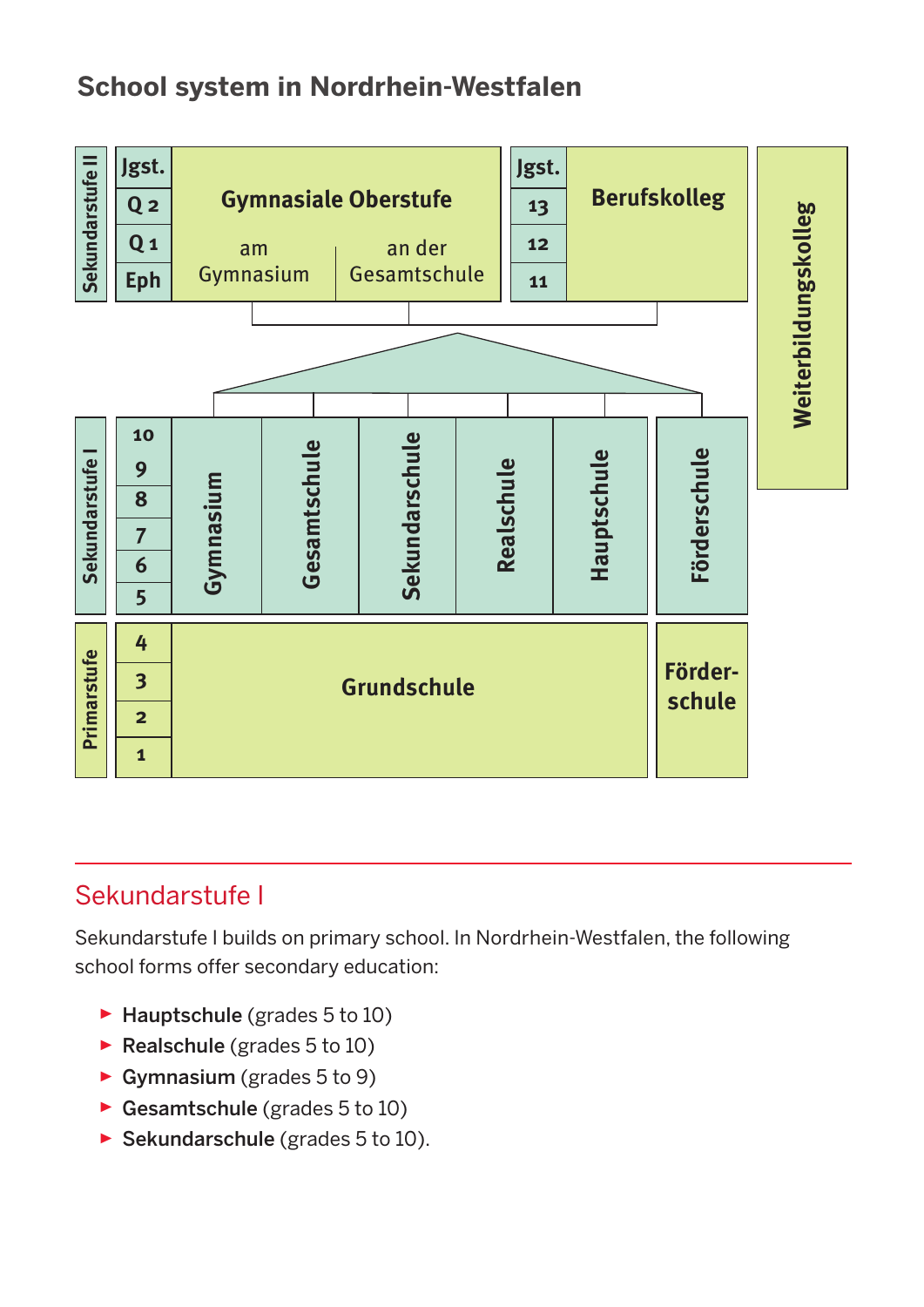#### Hauptschule

The Hauptschule provides pupils with a basic general education. The teaching is highly practice-orientated. The pupils receive intensive support at an early stage with their professional orientation, career choice and start of vocational training. Regular internships at companies enable pupils to gain insight into the world of work. The business and world of work learning area prepares pupils for work-relat-ed life situations, and makes the living environment – insofar as it is characterised by work – tangible and transparent to them.

### Realschule

The Realschule provides pupils with an extended general education. In the lessons, practical and theoretical abilities and skills are promoted on an equal basis. Accordingly, the teaching is practice orientated, but also offers scientific perspectives. Work-orientated competencies acquired and the subject of economics enable pupils to continue their educational path after completing the tenth grade, either in a vocational training programme or at the Sekundarstufe II in the gymnasiale Oberstufe.

#### Gymnasium

The Gymnasium provides a more in-depth general education. Pupils acquire knowledge and skills that are a prerequisite for university studies or highly demanding vocational training. In a continuous education programme, it comprises both Sekundarstufe I (grades 5 to 9) and the subsequent three-year Sekundarstufe II with gymnasiale Oberstufe.

### Gesamtschule

With a differentiated teaching system, the Gesamtschule prepares for vocational training and for studying at a university. There, pupils with different learning abilities can learn together. The pupils are not assigned to specific training programmes as at a Hauptschule, Realschule or Gymnasium. In order to accommodate the different knowledge and skills of the pupils, teaching is offered at two levels (basic level and extended level) in some subjects. The Gesamtschule comprises both Sekundarstufe I (grades 5 to 10) and the subsequent three-year Sekundarstufe II with gymnasiale Oberstufe. Gesamtschulen usually operate as all-day schools.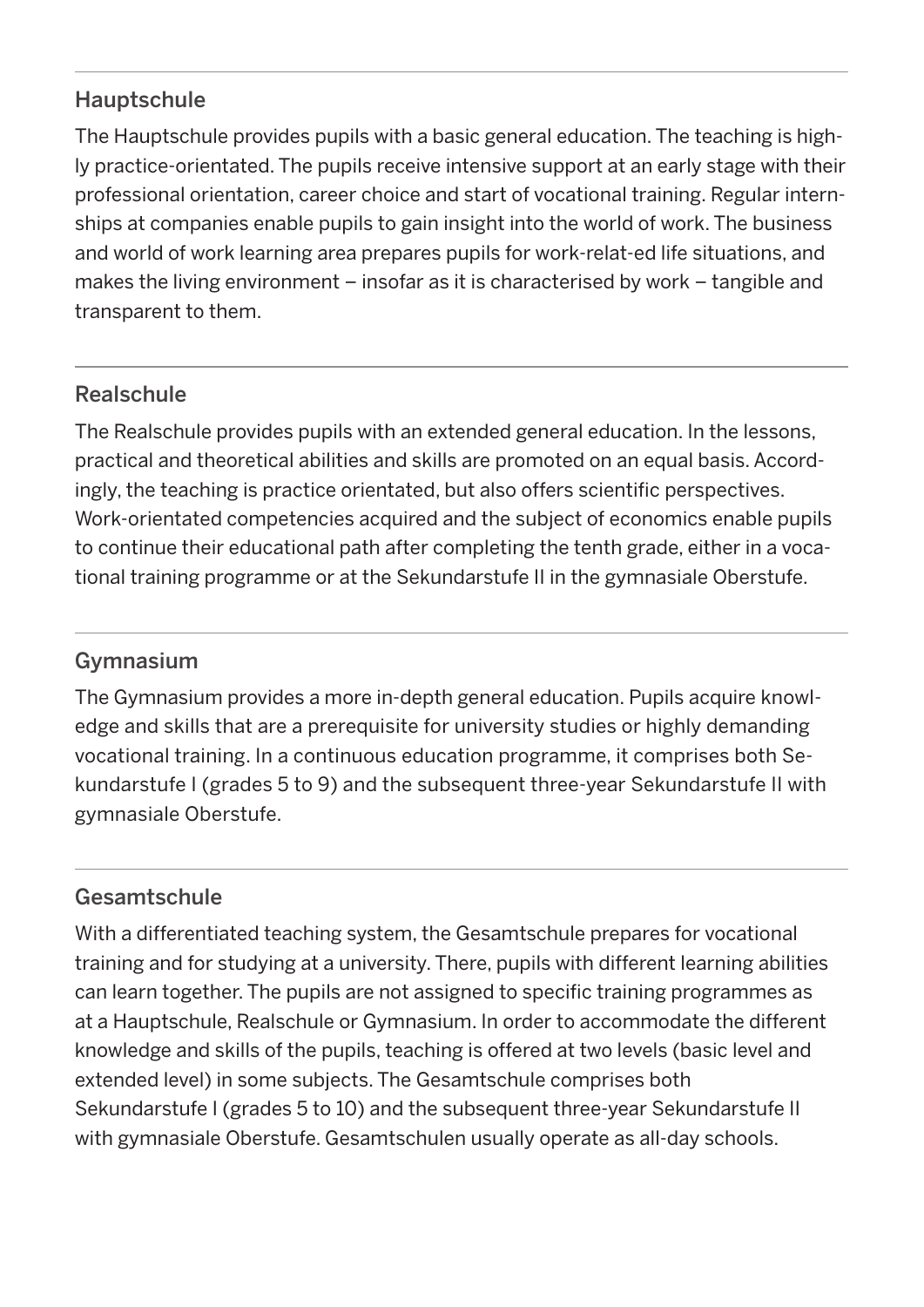### Sekundarschule

In Sekundarschule, pupils with different knowledge and abilities can learn together for longer. Within the framework of their professional orientation, it prepares pupils for vocational training as well as for the transition to gymnasiale Oberstufe. From the beginning, the teaching also meets Gymnasium standards, and covers grades 5 to 10. Every Sekundarschule has a binding cooperation with at least one gymnasiale Oberstufe. Sekundarschulen usually operate as all-day schools.

# Förderschule

Some pupils require special support due to a learning and development disorder or disability. These pupils are entitled to so-called "sonderpädagogische Unterstützung". There are seven different "special educational" support key areas:

- ▸ Learning
- ▸ Language
- ▸ Emotional and social development
- ▸ Sight
- ▸ Hearing and communication
- ▸ Mental development
- ▸ Physical and motor skills development.

General schools are the standard support locations for pupils with special educational support needs. However, parents also have the right to choose a Förderschule for their children.

# Sekundarstufe II

The Sekundarstufe II continues and expands the education and upbringing work of Sekundarstufe I. It is split into a general education branch, the gymnasiale Oberstufe and a vocational training branch, the Berufskolleg.

### Gymnasiale Oberstufe

Pupils continue their general school education in the gymnasiale Oberstufe. In Nordrhein-Westfalen, upper secondary school can be attended at a Gymnasium, a Gesamtschule or a Berufliches Gymnasium. At the end of upper secondary school, the Allgemeine Hochschulreife (general university entrance qualification) is obtained by passing the Abiturprüfung (final secondary school examinations).